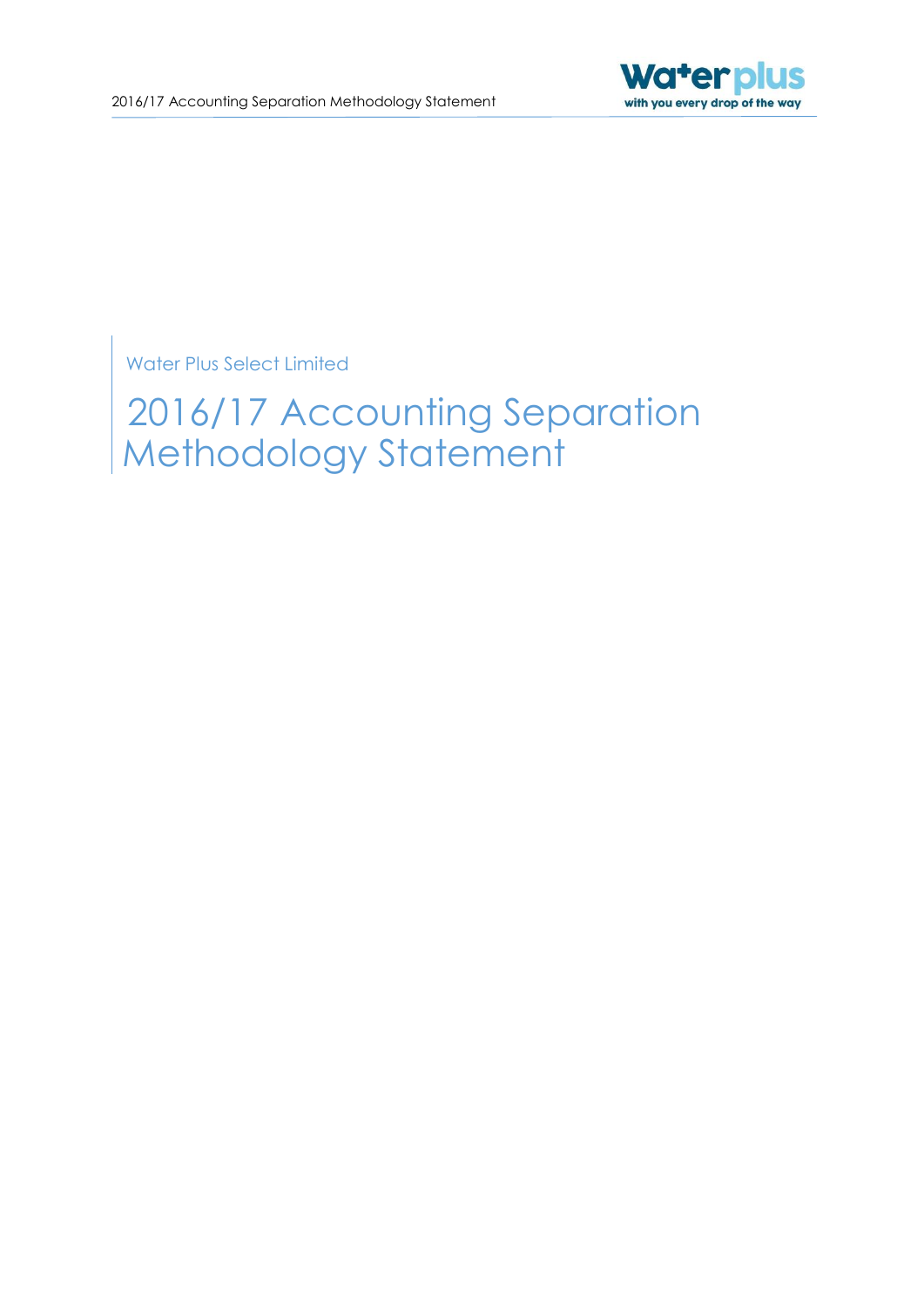

# 1 Table of Contents

| $\overline{2}$ |                                                                                |
|----------------|--------------------------------------------------------------------------------|
| 3              |                                                                                |
| 4              |                                                                                |
| 5              |                                                                                |
| 5.1            |                                                                                |
| 5.2            |                                                                                |
| 5.3            |                                                                                |
| 5.4            | Adjustments for differences between statutory and RAG definitions9             |
| 6              |                                                                                |
| 7              |                                                                                |
| 8              |                                                                                |
| 9              |                                                                                |
| 10             |                                                                                |
| 11             | Section 2 - Price review and other segmental reporting11                       |
| 11.1           |                                                                                |
| 11.2           |                                                                                |
| 11.3           |                                                                                |
| 11.4           | 2D - Historical cost analysis of fixed assets - wholesale and retail 17        |
| 11.5           | 2E - Analysis of capital contributions and land sales - wholesale17            |
| 11.6           |                                                                                |
| 11.7           | 2G/2H - Non-household revenues by customer type (Water/Wastewater)17           |
| 12             |                                                                                |
| 13             | Sections 3&4 - Performance summary and additional regulatory information<br>20 |
| 14             |                                                                                |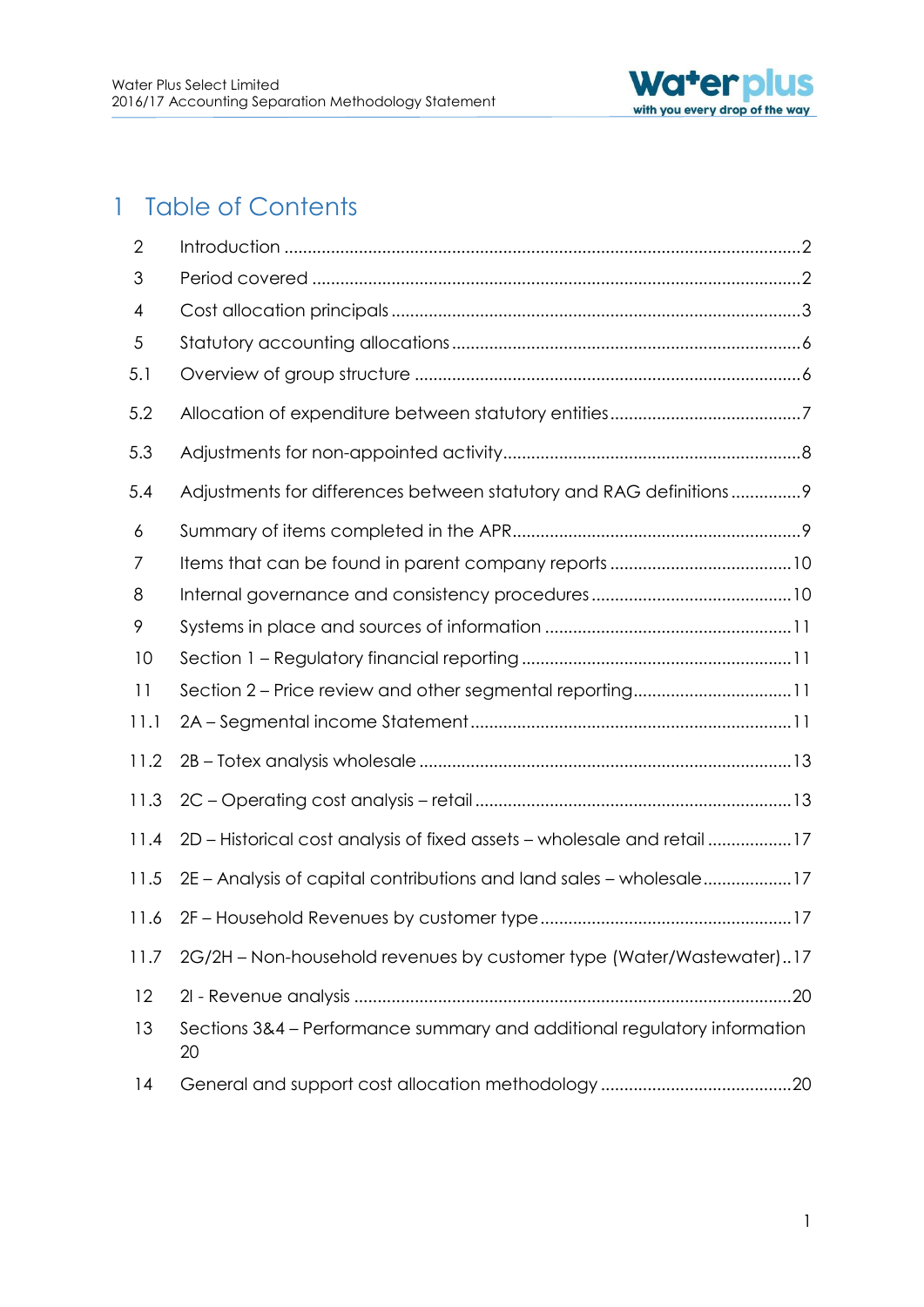

# <span id="page-2-0"></span>2 Introduction

Water Plus Group is a joint venture (JV) formed by Severn Trent Plc (ST) and United Utilities Plc (UU) in response to the market opening for non-household (NHH) retail water and waste services in England. From 1 April 2017, for the first time, all non-household (NHH) customers in England are free to choose their water and waste water retailer. To comply with new regulation around market opening and to provide the best possible service, ST and UU took the decision to exit the NHH retail market by forming the JV and transferring into it their NHH retail business. On formation, the JV also acquired Scottish Retail activity of ST and UU.

The JV was formed in 2016, obtained the necessary market clearances, and began trading on 1 June of that year. During this time Water Plus traded on behalf of ST and UU collecting revenues and serving customers under an agency agreement on their behalf; the wholesale element of revenues collected being paid back up to the JV parents who retained responsibility for wholesale activity. During this time, Water Plus still operated under the regulated market monopoly for Water and Sewerage services. Therefore, it must prepare and submit to the market regulator, OFWAT, an Annual Performance Review, (APR) each year. An APR is due for each appointed licence. Both ST and UU each hold such a licence. To allow the performance of ST and UU to be assessed accurately and consistently with that of other operators in the market Water Plus must prepare APR figures for its appointed NHH retail activity.

The document outlines the methodology applied to complete the regulatory accounting tables of the APR for activity carried out as an agent on behalf of Severn Trent Water's appointee licence. This activity was carried out by the entity Water Plus Select Limited.

# <span id="page-2-1"></span>3 Period covered

Per the letter to OFWAT dated 6 December 2016, Water Plus is to prepare APR financial tables for each of its trading subsidiaries that serve NHH customers as an agent of Severn Trent Water (STW) or United Utilities Water (UUW). These tables cover the 10-month period in which the customers have been served by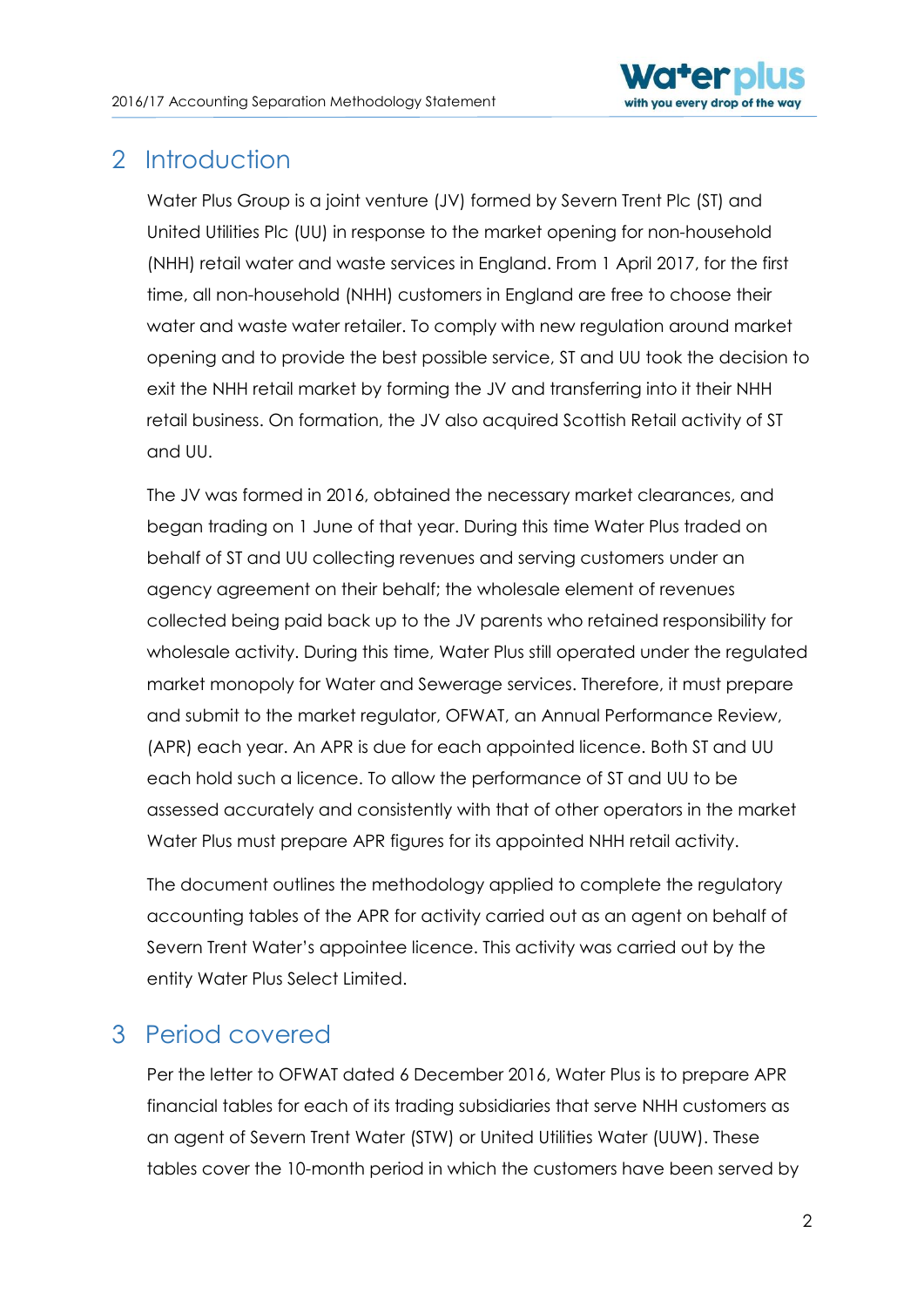

Water Plus – 1 June 2016 to 31 March 2017. STW will provide the corresponding 2 month figures for 1 April 2016 to 31 May 2016.

The two sets of APRs, the primary one prepared by the appointee licence holder - STW, covering 12 months of wholesale and household retail and 2 months of non-household retail as well as a detailed review of performance in the year; the other containing the remaining 10 months of non-household retail, will be submitted for each appointee licence; the former prepared by UUW and the latter by Water Plus.

Considering the elements of the APR and the timeframe covered, the complete picture of activity on the UU and ST licences will be as per the table below. Dark blue figures show the elements and periods covered by the appointee licence holders, and the light blue area shows the elements to be completed by Water Plus.

| Month            | Apr              | May | Jun | Jul | Aug | Sep | Oct | Nov    | Dec | Jan/ | Feb | Mar |
|------------------|------------------|-----|-----|-----|-----|-----|-----|--------|-----|------|-----|-----|
| Wholesale        | <b>ST/UU APR</b> |     |     |     |     |     |     |        |     |      |     |     |
| <b>HH</b> retail |                  |     |     |     |     |     |     |        |     |      |     |     |
| Non HH<br>retail |                  |     |     |     |     |     |     | WP APR |     |      |     |     |

# <span id="page-3-0"></span>4 Cost allocation principals

Our approach to accounting separation applies the general principles set out in RAG 4 wherever possible. Ofwat has set out the following general principles with which accounting separation systems are required to comply.

**Transparency:** the attribution methods applied within the accounting separation system need to be transparent. This requires that the costs and revenues apportioned to each service and business unit should be clearly identifiable. The cost and revenue drivers used within the system should also be clearly explained to enable a review of their appropriateness.

Our methodology statement and accounting separation models provide transparency. Costs apportioned to each business unit are identifiable and can be traced back to our Sage ledger.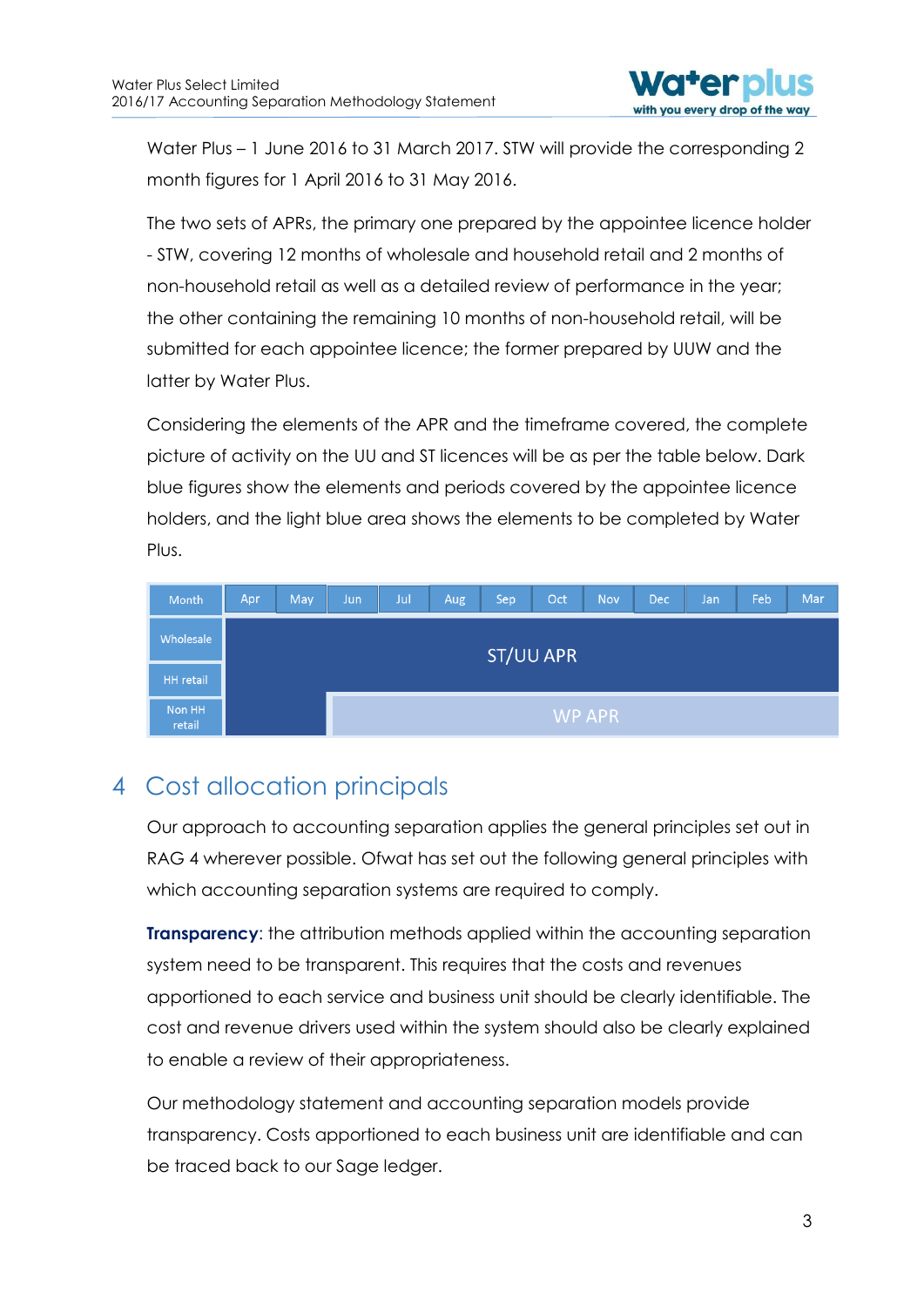

**Causality**: cost causality requires that costs (and revenues) are allocated to those activities and services that cause the cost (or revenue) to be incurred. This requires that the attribution of costs and revenues to activities and services should be performed at as granular a level as possible.

Wherever possible, bases for costs are allocated to activities that cause the cost to be incurred. Some costs are more remote from the activities being allocated across than others and so require an element of allocation. Details of these allocations are provided below.

**Non-discrimination**: the attribution of costs and revenues should not favour any business unit within the regulated company and it should be possible to demonstrate that internal transfer charges are consistent with the prices charged to external third parties.

Cost allocation bases are as non-discriminatory as possible and are not designed to favour any business unit.

**Objectivity:** the cost and revenue attribution criteria need to be objective and should not intend to benefit any business unit or service.

Cost allocation bases are as objective as possible and are not designed to favour any business unit.

**Consistency**: the cost and revenue attribution criteria should be consistent from year to year to enable meaningful comparison of information over time. Changes to the attribution methodology from year to year should be clearly justified and documented.

This is the first year in which Water Plus has published an APR. We aimed to be consistent with information presented in the APRs of our parent companies, who previously reported the information now being reported by Water Plus, but due to changes in systems, processes and staffing there will be some differences in allocation from those used by STW.

**No cross subsidy between price controls:** Following the introduction of separate binding price controls at the 2014 price review, companies cannot transfer costs between the price control units in setting prices and preparing the APR. The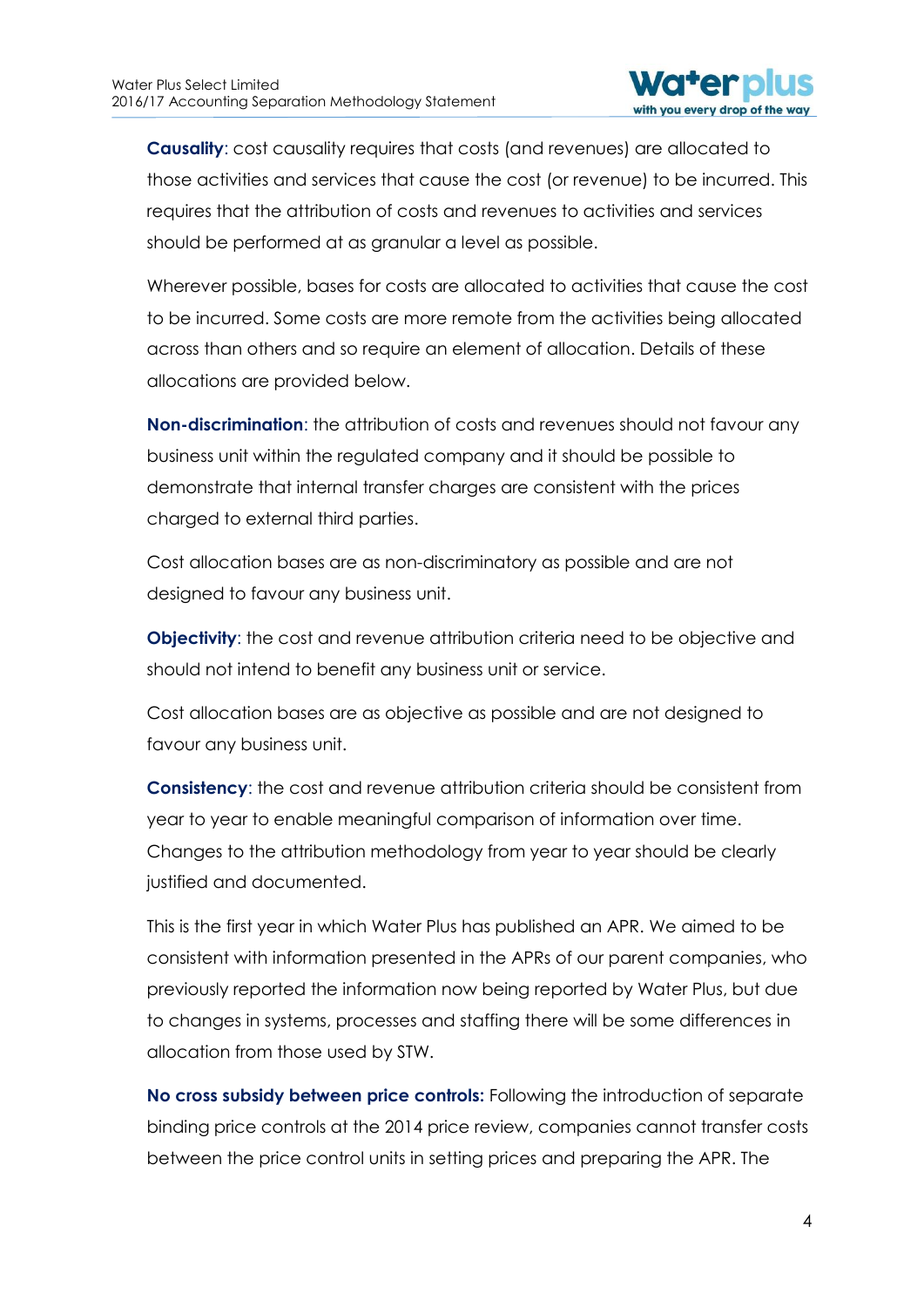

revenue allowance for each price control is determined by the costs specific to that particular price control. Therefore companies should also ensure that there is no cross subsidy between price control units. In accordance with RAG 5, transfer prices for transactions between price control units should be based on market price unless no market exists, in which case transfer prices should be based on cost. There will also be instances where the transfer price for some internal services and activities should be based on cost, even though a market may exist, for example activities such as treasury, legal or payroll etc. Provided the service or activity is company specific and is being provided internally to all of the price control units, or being provided solely to both the appointed and non-appointed business, then the transfer price should be based on cost.

In line with the separate binding price controls introduced in 2014, costs are compliant with RAG 5.06 'Guideline for transfer pricing in the water and sewerage sectors.'

**Principal use:** Where possible, capital expenditures and associated depreciation should be directly attributed to one of the price control units. Where this is not possible as the asset is used by more than one service, it should be reported in the service of principal use with recharges made to the others services that use the asset reflecting the proportion of the asset used by the other services.

Water Plus only operates in one price control, but has applied the principal use principal in splitting its costs between regulated licences. Assets are held in Water Plus Limited, which is the largest trading entity, and a recharge made to Water Plus Select Limited, the other trading subsidiary, based on the usage of those assets.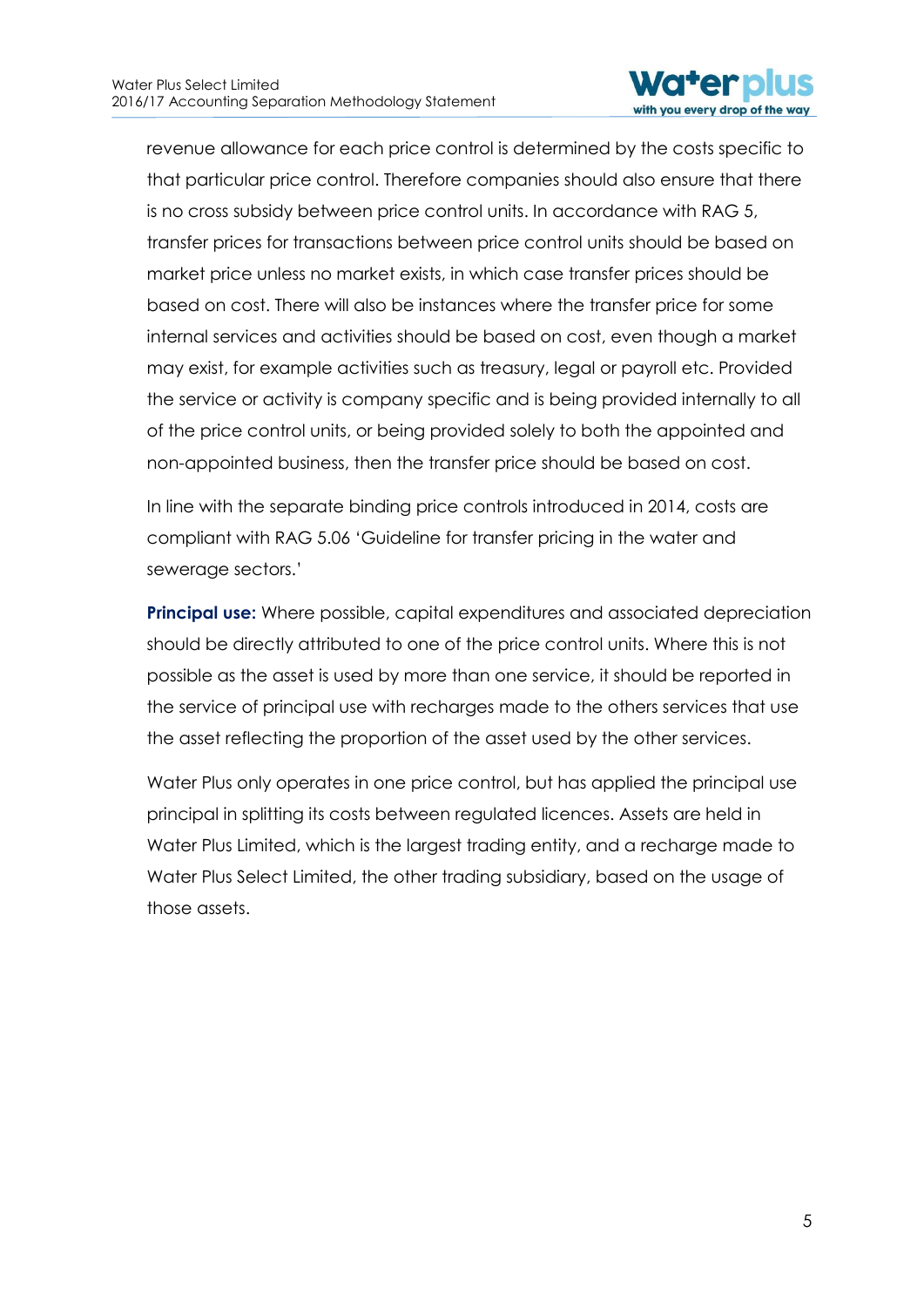

# <span id="page-6-0"></span>5 Statutory accounting allocations

# <span id="page-6-1"></span>5.1 Overview of group structure

Water Plus Group (WPGL) consists of a holding company and two trading entities; Water Plus Limited (WPL) and Water Plus Select Limited (WPSL). Each trading entity is a pre-exiting company from one of the shareholder entities that was transferred to Water Plus as part of the joint venture formation. What is now



WPL was formerly United Utilities Water Sales Limited; It contains the assets and customers acquired from UU. What is now WPSL was formerly Severn Trent Select Limited and contains the assets and customers acquired from Severn Trent. The relevant revenues and wholesale charges are incurred in the entity in which the relevant licence sits, so Water Plus Limited contains the revenue and wholesale charge of UU non-household retail customers and Water Plus Select contains the revenue and wholesale charges of ST's Non-Household Retail customers.

As part of the formation of the joint venture and separation of Water Plus from ST and UU an agreement was

reached whereby ST and UU would continue to provide various services for Water Plus until they could be carried out directly by Water Plus. These services, referred to as Transitional Service Agreements, or TSAs are charged directly to the entity to which they relate. For instance, ST charged its TSAs to WPSL and UU charged its TSAs to WPL. The agreements were drawn up in such a way as to be RAG 5 compliant.

Other expenditure, comprising overheads, costs of serving customers and support function costs are incurred in one or the other subsidiary company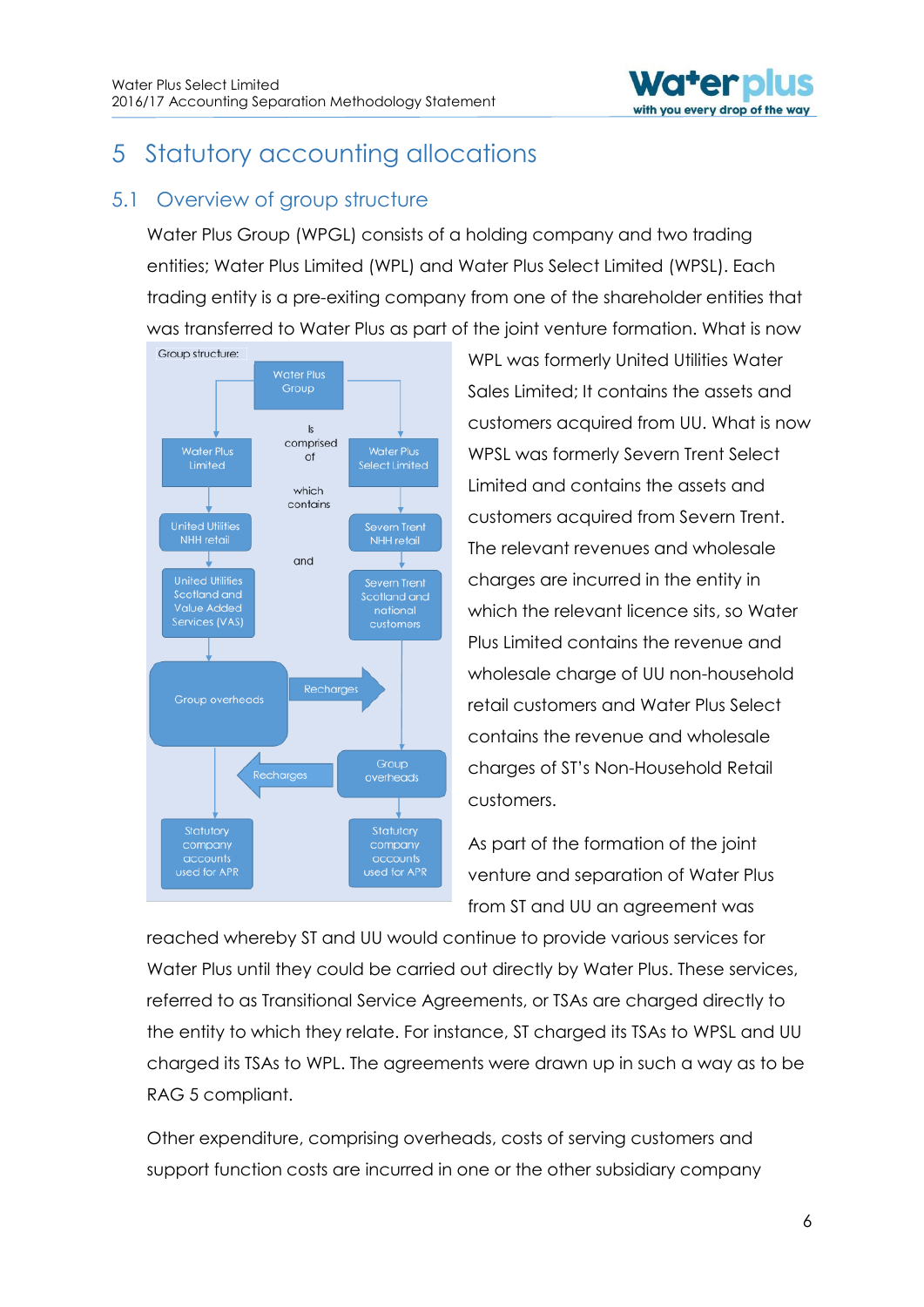

based on historical procurement activity so the service delivered does not always relate to the entity in which the cost is incurred. To obtain a view of the relevant income and cost of service for each customer book it is necessary to allocate expenditure between the two entities based on a relevant cost driver.

Each trading entity also performs the acquired non-regulated business retail activity of its former parent. This includes business retail activity in Scotland and provision of water and waste services to customers already outside of the regulated environment in England (those with consumption over 5ML/annum. These costs also need to be allocated to the correct entity and then separated so that a view of only appointed activity can be obtained.

We first perform recharges to allocate all costs between the two statutory entities, whether appointed or not. Then, once we are happy each entity has the correct total costs we divide costs again between those activities undertaken as part of an appointed water and sewerage licence for England, and those activities that are either not regulated or covered under different regulation.

### <span id="page-7-0"></span>5.2 Allocation of expenditure between statutory entities

Revenue and wholesale charges are raised and recorded directly into the entity to which they relate. They require no further allocation or apportionment between entities.

To ensure consistency with the requirements of the APR we developed a model in which all costs of the business other than wholesale charges, which are directly attributable, are collated and undergo a series of logical steps to be allocated into the correct cost bucket. We started by listing out all costs incurred in the year using the trial balance from Sage. We then allocated these costs to the statutory cost headings listed in RAG 2.06 and used the suggested cost drivers, where possible, as our basis for allocating the cost.

Some lines from the TB need no further allocation as they directly relate to one customer book or the other and are already recognised in the correct entity for that customer book. Examples of this are TSA costs, meter reading and bad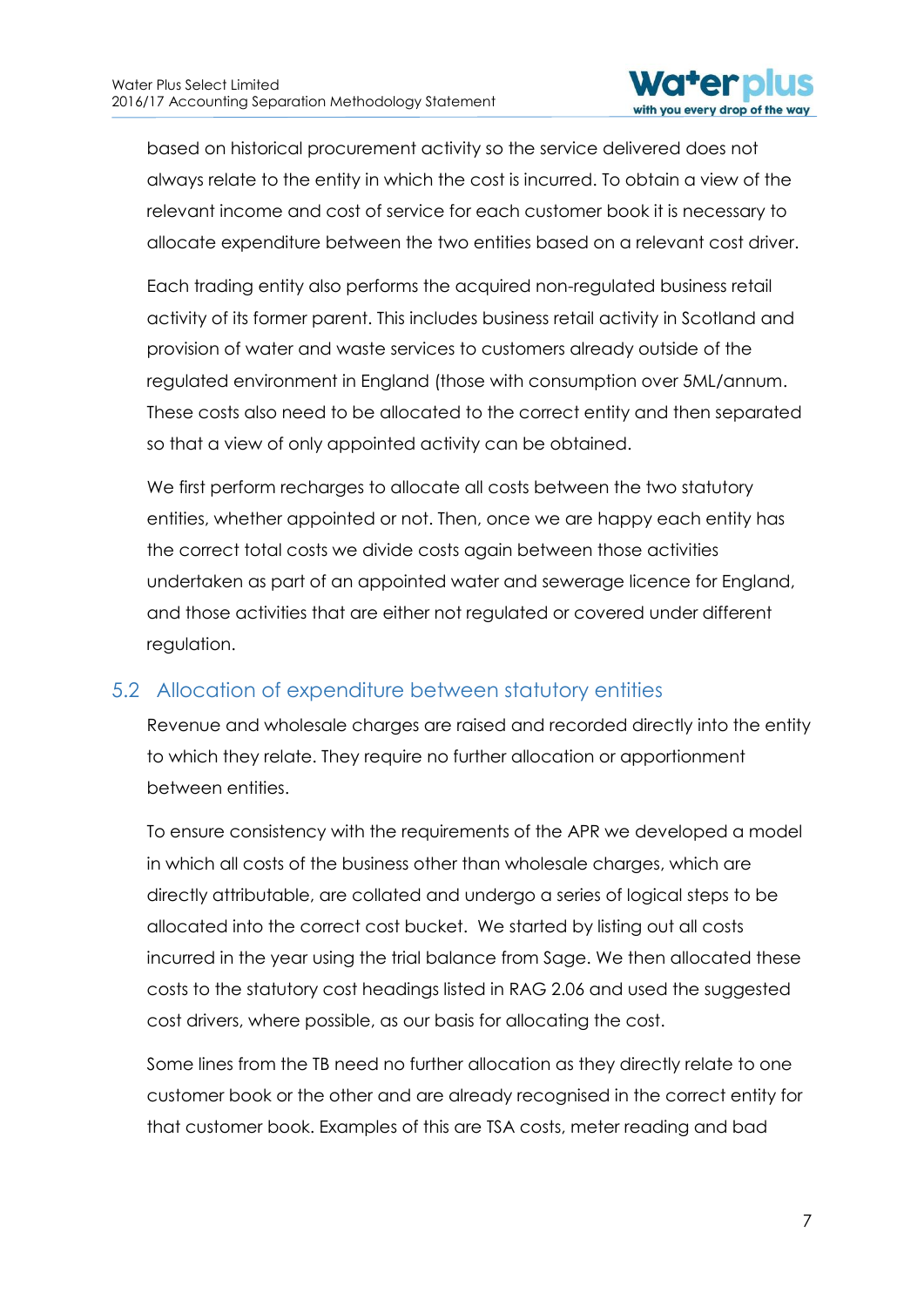

debt costs. These costs could be directly allocated to the relevant cost heading in the model without need for further apportionment or analysis.

Other TB lines could not be directly allocated to one of these headings as the expenditure contained in the line can fall into more than one of the headings. In particular, this is true of staffing cost and business-wide overheads such as IT costs, facilities cost and depreciation. In these cases, we have taken the assumption that overheads are incurred evenly between staff of the group – each staff member used roughly the same amount of IT equipment, uses the same amount of office space and so is responsible for the same amount of heating, lighting and rates overheads. Based on this assumption we then allocated these costs into the RAG 2.06 headings based on FTE headcount in each department in the business. See section 13 for allocation of General and Support overheads.

Once all cost was split into a cost bucket heading, we then chose a suitable cost driver for allocating costs between the different entities. See section 11.3 for the metric chosen. In each case, the decision on which metric to use was guided by the suggested cost drivers listed in RAG 2.06 for the purposes of allocating costs between household and non-household activity.

<span id="page-8-0"></span>We next considered any items that were directly attributable to a single entity, such as TSAs discussed above and third party spend for services such as meter reading where each region has its own licence. These costs already sat in the correct entity so no further allocation was necessary prior to allocating them to the relevant cost category. The remaining costs including the share of overheads, were split based on an appropriate cost driver recommended for that heading.

# 5.3 Adjustments for non-appointed activity

Once all costs have been allocated between entities we then split out items that relate to non-appointed activities. This included Scottish activity and out-ofarea England activity. Any costs directly attributable were stripped out in their entirety. We could do this because all transactions in Sage are given a dimension flag which determines whether they are a regulated activity or not. The remaining overheads of the entity, which have a regulation flag of "mixed"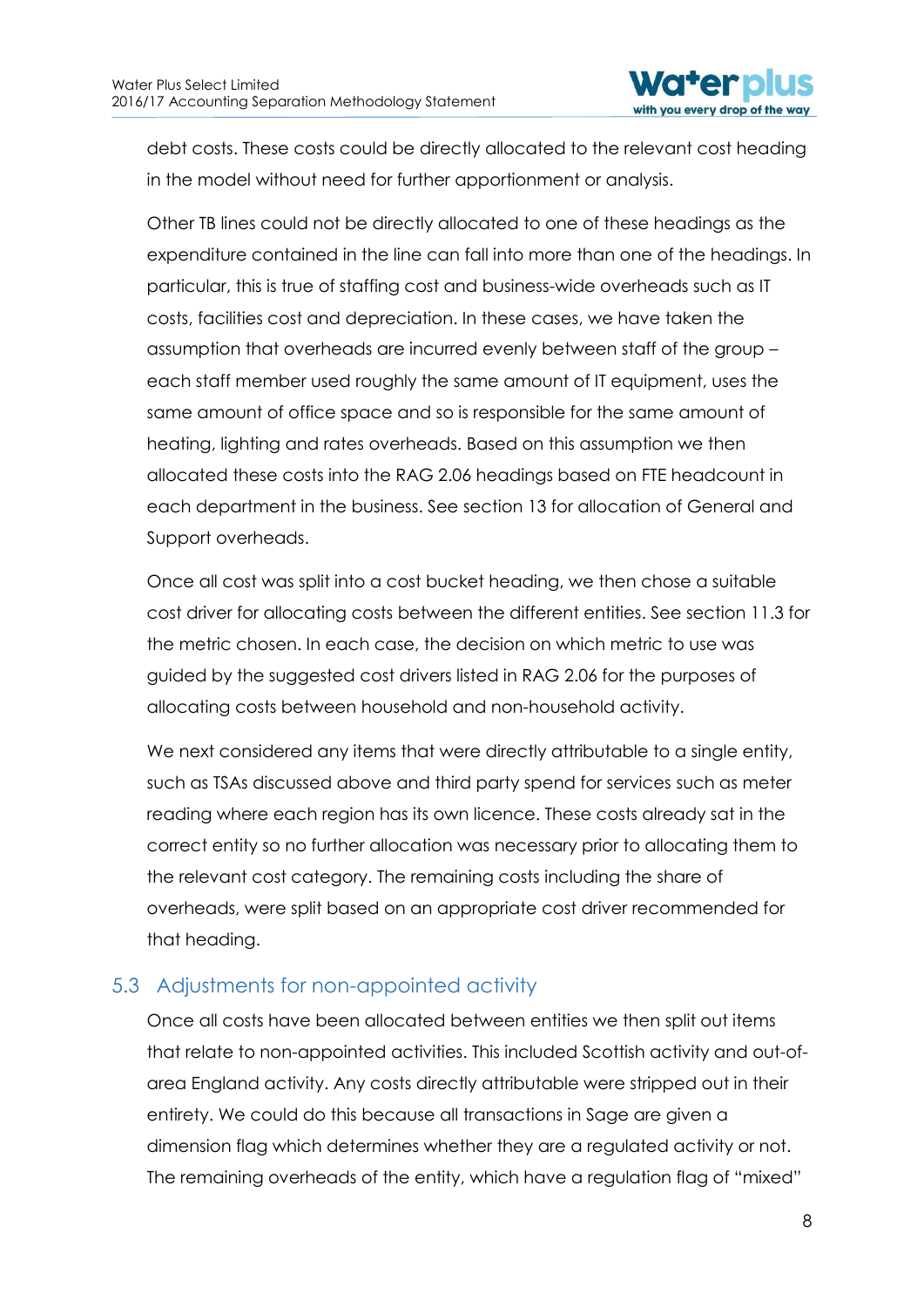

cannot be directly split and were apportioned based on customer numbers. This approach was taken because most of the specific costs relating to nonregulated activity was charged to us directly through the TSAs. The only element to be allocated between regulated and non-regulated buckets was the support costs of the business. These were split by customer number as this is a RAG-approved metric for the majority of support costs.

# <span id="page-9-0"></span>5.4 Adjustments for differences between statutory and RAG definitions

WPSL only has one adjustment for differences in statutory and RAG accounting, which is for revenue it has de-recognised in the year. We have no defined benefit pension schemes, share options or capitalised interest.

#### Revenue recognition

In line with its parent companies WPSL de-recognises revenue for customers which have outstanding debt, but from whom we have received no payment for a period of at least 24 months. We also release any revenue accrual raised against these customers. On the basis that customers who have not paid in over two years are fully provided against, the revenue write off occurs against the bad debt charge.

# <span id="page-9-1"></span>6 Summary of items completed in the APR

WPSL has not completed all sections of the APR as it only operates in the nonhousehold retail price control and its APR is to be read in conjunction with the APR STW. The tables completed are:

| <b>Section</b> | <b>Name</b>                       | <b>Comments</b> |
|----------------|-----------------------------------|-----------------|
| 1A             | Income statement                  |                 |
| 1 B            | Statement of comprehensive income |                 |
| 1 <sup>C</sup> | Statement of financial position   |                 |
| 1D             | Statement of cash flows           |                 |
| 1E             | Net debt analysis                 |                 |
| 2A             | Segmental income statement        | NHH retail only |
| 2C             | Retail opex analysis              |                 |
| 2G             | NHH water revenue                 |                 |
| 2H             | NHH waste revenue                 |                 |
| 21             | Revenue analysis                  |                 |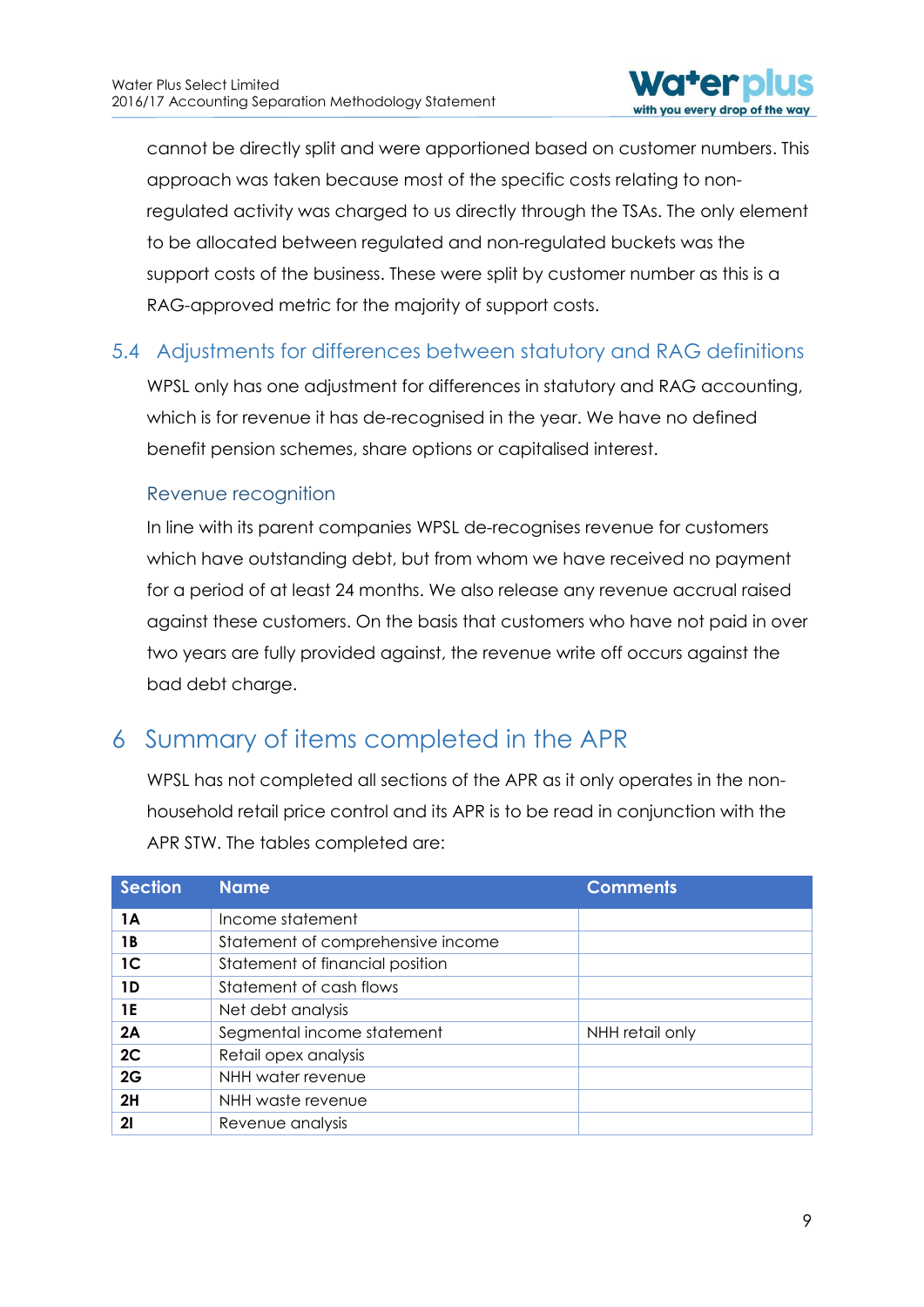

# <span id="page-10-0"></span>7 Items that can be found in parent company reports

The following tables are not relevant to WPSL. All information relating to these areas of the APR can be found in the parent company APR:

| <b>Section</b> | <b>Name</b>                          | <b>Comments</b>                                                  |
|----------------|--------------------------------------|------------------------------------------------------------------|
| 2B             | Wholesale totex analysis             | WP does not operate as a<br>wholesaler                           |
| <b>2D</b>      | Fixed asset analysis                 | WPSL holds no fixed assets                                       |
| <b>2E</b>      | Capital contributions and land sales | WP receives no grants or<br>contributions towards its<br>assets. |
| 2F             | Household revenue                    | WP does not provide HH<br>water.                                 |
| 3A             | Outcome performance                  | These are wholesaler<br>specific                                 |
| 4А             | Non-financial information            | All HH related                                                   |
| 4B             | Totex analysis                       | Not relevant to NHH retail                                       |
| 4C             | <b>RCV</b>                           | NHH retail only                                                  |
| 4D             | Wholesale water totex analysis       | Not relevant to NHH retail                                       |
| 4E             | Wholesale waste-water totex analysis | Not relevant to NHH retail                                       |
| 4F             | Household opex analysis              | Not relevant to NHH retail                                       |
| 4G             | Current cost income statement        | Not relevant to NHH retail                                       |
| 4H             | Financial metrics                    | WP has no RCV so cannot<br>complete these metrics                |
| 41             | <b>Financial derivatives</b>         | WP holds no derivatives                                          |

# <span id="page-10-1"></span>8 Internal governance and consistency procedures

Information relating to cost allocations is prepared by the Management Accountant for operating costs. Income tables are prepared by the income and debt Management Accountant. These figures are prepared in a model, which is reviewed by the Financial Controller.

Information is input into the APR tables by the Financial Accountant using the TB from the statutory accounts and extracts from the costs and income models. All items of cost and income are reconciled back to the TB before posting. The templates undergo a review by the Financial Controller prior to being published.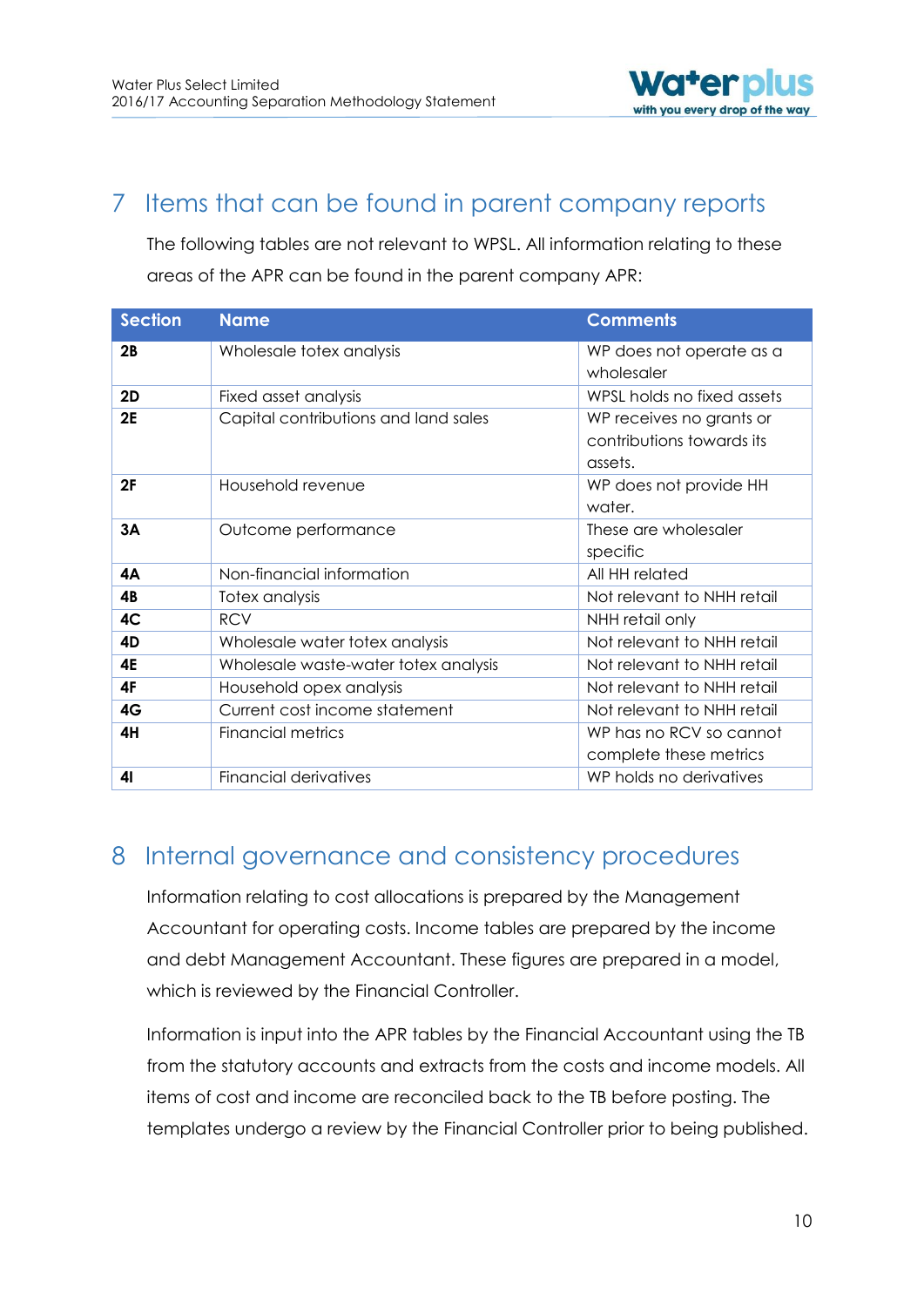

Fixed asset numbers are taken directly from the fixed asset register by the Financial Accountant and are reconciled to the TB as part of the preparation of the financial tables.

# <span id="page-11-0"></span>9 Systems in place and sources of information

We obtain information from various sources. The primary source of information was the trial balance (TB) taken from Sage. This provided the base income and cost values and categorises costs based on their nature. Supplementary information for use in the revenue analysis and to help with cost allocations were obtained from our billing system, MECOMS.

# <span id="page-11-1"></span>10 Section 1 – Regulatory financial reporting

Information from this section is taken from the extended trial balance (ETB) used to prepare our statutory accounts. The ETB is the TB from Sage plus the addition of various presentational adjustments made for statutory reporting purposes. The adjustment for revenue recognition is one of the ETB journals, this is added back as a statutory to RAG adjustment in the section 1 tables. All non-regulated activity calculated per the methodology outlined in section 5 above is removed in the non-appointed columns of these tables to leave a RAG-compliant, appointed business total in the right-most column.

# <span id="page-11-2"></span>11 Section 2 – Price review and other segmental reporting

# <span id="page-11-3"></span>11.1 2A – Segmental income Statement

The segmental income statement analyses appointed activity down to operating profit between price control segments and any recharges made between segments for use of fixed assets.

WPSL only contains activity sitting within the non-household retail segment as only this element of operations has been purchased from STW in advance of the retail market opening. Any columns relating to other price controls have been marked n/a as shown in the example below: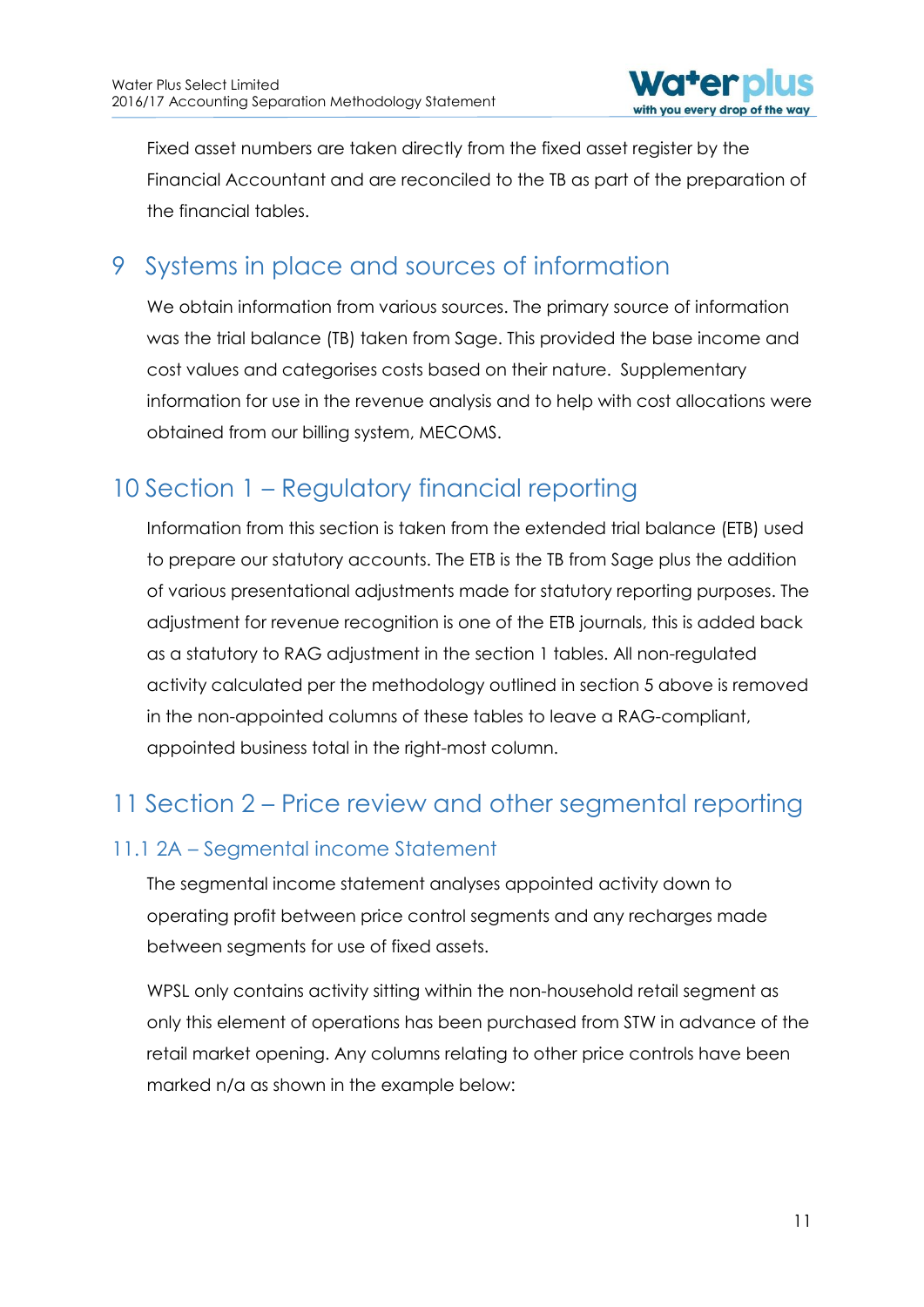

|                                   | <b>Current year</b> |                   |           |                |   |
|-----------------------------------|---------------------|-------------------|-----------|----------------|---|
|                                   | Retail              |                   | Wholesale | Total          |   |
|                                   | Household           | Non-<br>household | Water     | Waste<br>water |   |
|                                   |                     |                   |           |                |   |
| Revenue - price control           |                     | ı                 |           |                | с |
| Revenue - non price control       |                     |                   |           |                | с |
| Operating costs                   |                     |                   |           |                | с |
| Other operating income            |                     | ı                 |           |                | с |
| Operating profit before recharges | <b>AVA</b>          | c                 |           |                | c |
|                                   |                     |                   |           |                |   |
| Recharges from other segments     |                     | ı                 |           |                | с |
| Recharges to other segments       |                     | ı                 |           |                | с |
| <b>Operating profit</b>           | C                   | с                 | C         | С              | c |
|                                   |                     |                   |           |                |   |
|                                   |                     |                   |           |                |   |
| Surface water drainage rebates    |                     |                   |           |                | ı |

#### Revenue price control

The price control revenue is retrieved from table 2I Revenue Analysis and wholesale control reconciliation. This table analyses revenue between Wholesale Water and Waste-water charges and retail revenue by Retail household and Retail Non-Household, of which only Retail non-household is relevant to Water Plus Limited. Refer to table 2I for allocation methodology.

#### Revenue non-price control

WPSL has no appointed revenue which is not governed by price control. We analysed appointed revenue against the income categorisation table in Appendix 1 of RAG4.06 and concluded that as a business, WPSL offers none of the services listed.

#### Operating costs

Operating costs are those disclosed in table 2C. See table 2C notes for details of how these costs have been allocated.

#### Other operating income

WPSL does not have any other operating income other than its appointed revenue.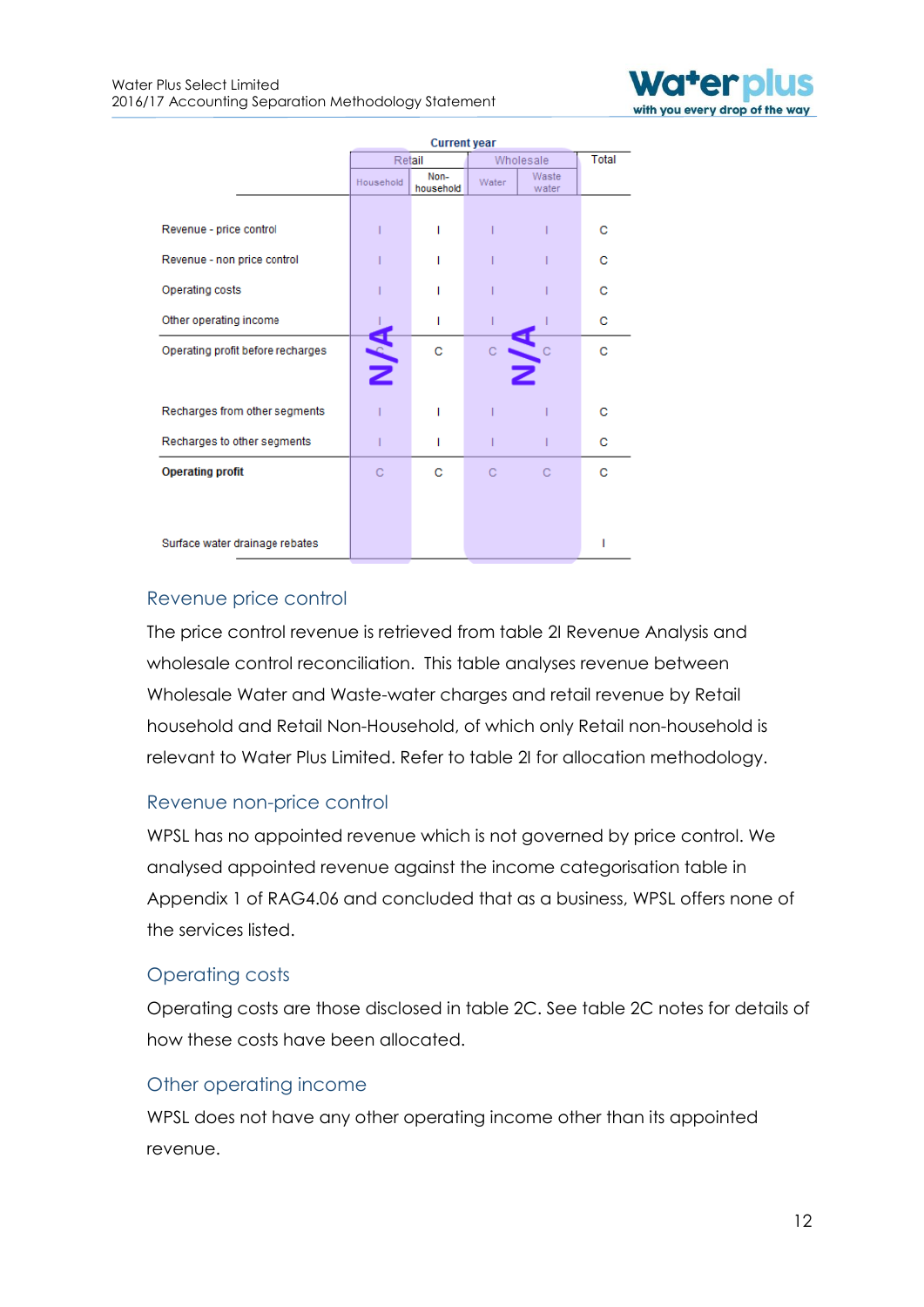

#### Recharges to/from other segments

WPSL only operates in one segment, therefore no recharges are raised.

#### Surface water drainage rebates

WPSL has no surface water drainage rebates.

## <span id="page-13-0"></span>11.2 2B – Totex analysis wholesale

This table is not applicable to WPSL as the company only operates in the retail non-household segment has no wholesale activity.

# <span id="page-13-1"></span>11.3 2C – Operating cost analysis – retail

As discussed above, costs are allocated into their relevant cost bucket as part of the allocation of costs between entities (and in turn between appointee licences). See section 5.2.

For each cost an appropriate driver was chosen using the hierarchy of relevant cost drivers in RAG 2.06. For each cost bucket, we were able to choose a driver from those suggested in the standard. Descriptions of how we acquired values for each cost driver are covered above. The driver applied to each cost and an explanation where we have deviated from the first-choice suggestion of cost driver is given below:

| <b>Heading per Pro</b><br>forma <sub>2C</sub> | Cost                                                 | Cost driver used (where cost<br>cannot be directly attributed)                                                                                                       | Cost driver adopted<br>by Water Plus |
|-----------------------------------------------|------------------------------------------------------|----------------------------------------------------------------------------------------------------------------------------------------------------------------------|--------------------------------------|
| Customer services                             | Billing                                              | Number of bills raised                                                                                                                                               | Number of bills<br>raised            |
| Customer services                             | Payment handling,<br>remittance and cash<br>handling | Number of payments received                                                                                                                                          | Amount of cash<br>collected          |
| Customer services                             | Charitable trust<br>donations                        | n/a                                                                                                                                                                  | n/a                                  |
| Customer services                             | Vulnerable customer<br>schemes                       | n/a                                                                                                                                                                  | n/a                                  |
| Customer services                             | Non-network<br>customer enquiries<br>and complaints  | In order of preference:<br>1. Time spent on non-network<br>customer enquiries and<br>complaints.<br>2. volume of non-network<br>customer enquiries and<br>complaints | Number of<br>complaints calls        |
| Customer services                             | Network customer<br>enquiries and<br>complaints      | In order of preference:<br>1. Time spent on network customer<br>enquiries and complaints.<br>2. volume of network customer<br>enquiries and complaints               | Number of<br>complaints calls        |
| Customer services                             | Investigatory visits/first<br>visit to the customer  | In order of preference:<br>1. Time spent on investigatory visits<br>2. volume of investigatory visits                                                                | n/a                                  |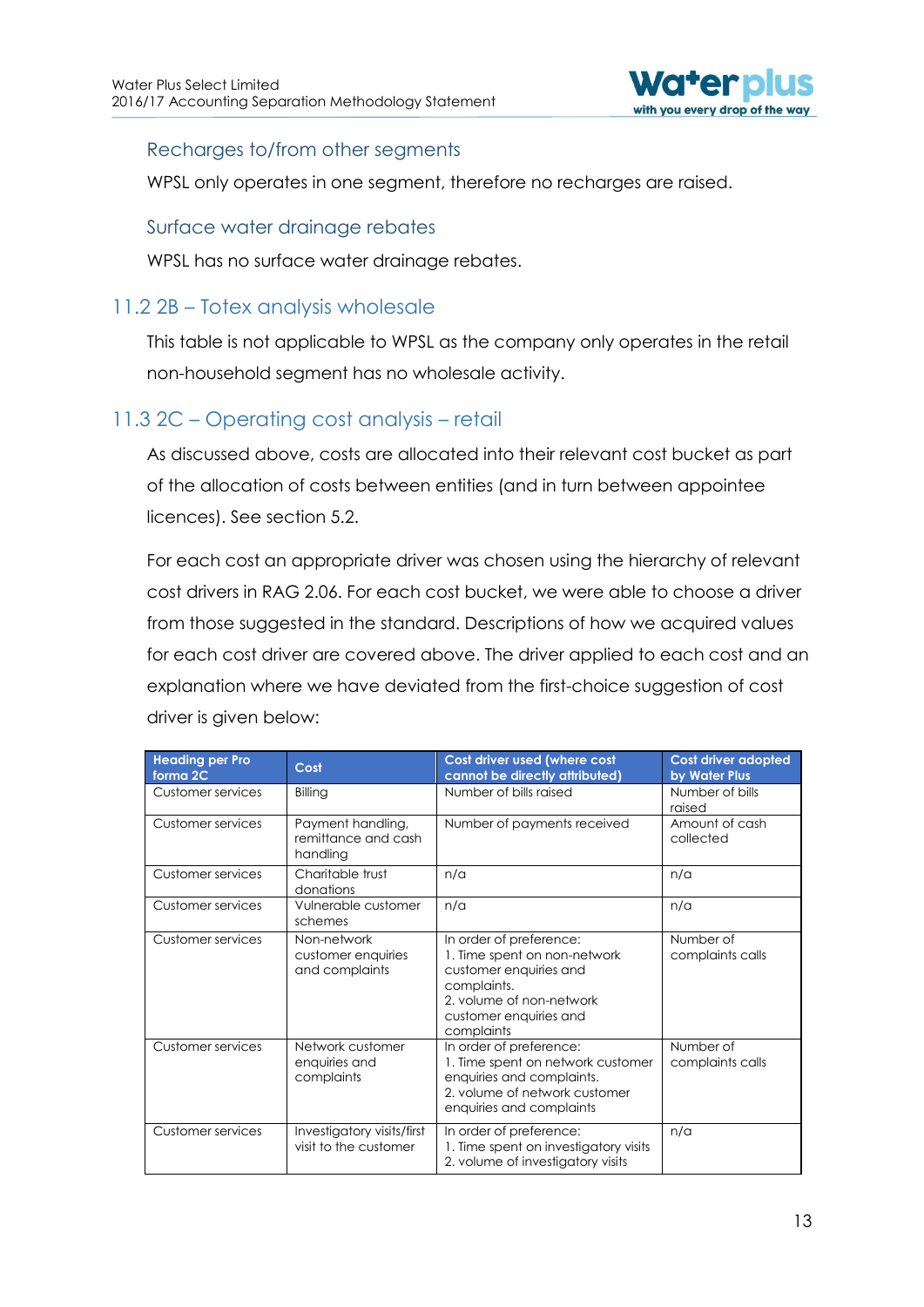

| <b>Heading per Pro</b><br>forma <sub>2C</sub> | Cost                                                                       | Cost driver used (where cost<br>cannot be directly attributed)                                                                                                                                         | <b>Cost driver adopted</b><br>by Water Plus |
|-----------------------------------------------|----------------------------------------------------------------------------|--------------------------------------------------------------------------------------------------------------------------------------------------------------------------------------------------------|---------------------------------------------|
| <b>Customer services</b>                      | Other customer<br>services                                                 | In order of preference:<br>1. Time (based on timesheets)<br>2. Appropriate cost driver (based<br>on nature of cost)<br>3. Customer numbers                                                             | Number of calls                             |
| Debt management                               | Debt management                                                            | Debt outstanding for more than 30<br>days (that is, not current debt)                                                                                                                                  | Amount of cash<br>collected                 |
| Doubtful debts                                | Doubtful debts                                                             | n/a - direct attribution on a<br>customer type (meaning<br>household or non-household)<br>specific basis                                                                                               | Direct split from<br>general ledger         |
| Meter reading                                 | Meter reading                                                              | In order of preference:<br>1. Time (based on timesheets)<br>2. Number of meter reads<br>factored by scheduling an<br>allowance for average time<br>taken.<br>3. Number of meter reads                  | Direct split from<br>general ledger         |
| Services to<br>developers                     | Services to<br>developers                                                  | n/a - direct attribution to non-<br>house                                                                                                                                                              | n/a                                         |
| Other operating<br>expenditure                | Disconnections and<br>reconnections                                        | n/a - direct attribution to non-<br>house                                                                                                                                                              | <b>Total Customer</b><br>numbers            |
| Other operating<br>expenditure                | Demand-side water<br>efficiency initiatives                                | Direct allocation where initiatives<br>are specific to non-household,<br>otherwise customer numbers                                                                                                    | <b>Total Customer</b><br>numbers            |
| Other operating<br>expenditure                | Customer-side leaks                                                        | Directly attributable on a job<br>specific basis                                                                                                                                                       | <b>Total Customer</b><br>numbers            |
| Other operating<br>expenditure                | Other direct costs                                                         | In order of preference:<br>1. Time (based on timesheets)<br>2. Appropriate cost driver (based<br>on nature of cost) where time<br>basis is not possible and there is<br>not an obvious cost driver.    | <b>Total Customer</b><br>numbers            |
| Other operating<br>expenditure                | General and support<br>- IT costs                                          | In order of preference:<br>1. An appropriate cost driver<br>depending on the nature of IT<br>costs.<br>2. Number of computers and<br>mobile devices (where there is not<br>an appropriate cost driver) | <b>Total Customer</b><br>numbers            |
| Other operating<br>expenditure                | General and support<br>- Motor vehicles                                    | In order of preference:<br>1. Number of motor vehicles<br>2. Customer numbers                                                                                                                          | <b>Total Customer</b><br>numbers            |
| Other operating<br>expenditure                | General and supoprt<br>- Finance, HR, Payroll,<br>General<br>Management    | In order of preference:<br>1. Time (based on timesheets)<br>2. FTEs<br>3. Customer numbers                                                                                                             | <b>Total Customer</b><br>numbers            |
| Other operating<br>expenditure                | Executive directors'<br>remuneration                                       | In order of preference:<br>1. Time (based on timesheets)<br>2. Management estimate (with<br>supporting commentary)                                                                                     | <b>Total Customer</b><br>numbers            |
| Other operating<br>expenditure                | Non-executive<br>directors'<br>remuneration                                | In order of preference:<br>1. Time (based on timesheets)<br>2. Management estimate (with<br>supporting commentary ie time<br>spent to board meetings)                                                  | Total Customer<br>numbers                   |
| Other operating<br>expenditure                | General and support<br>- Facilities, buildings /<br>grounds<br>maintenance | In order of preference:<br>1. Floor space<br>2. FTEs<br>3. Customer numbers                                                                                                                            | <b>Total Customer</b><br>numbers            |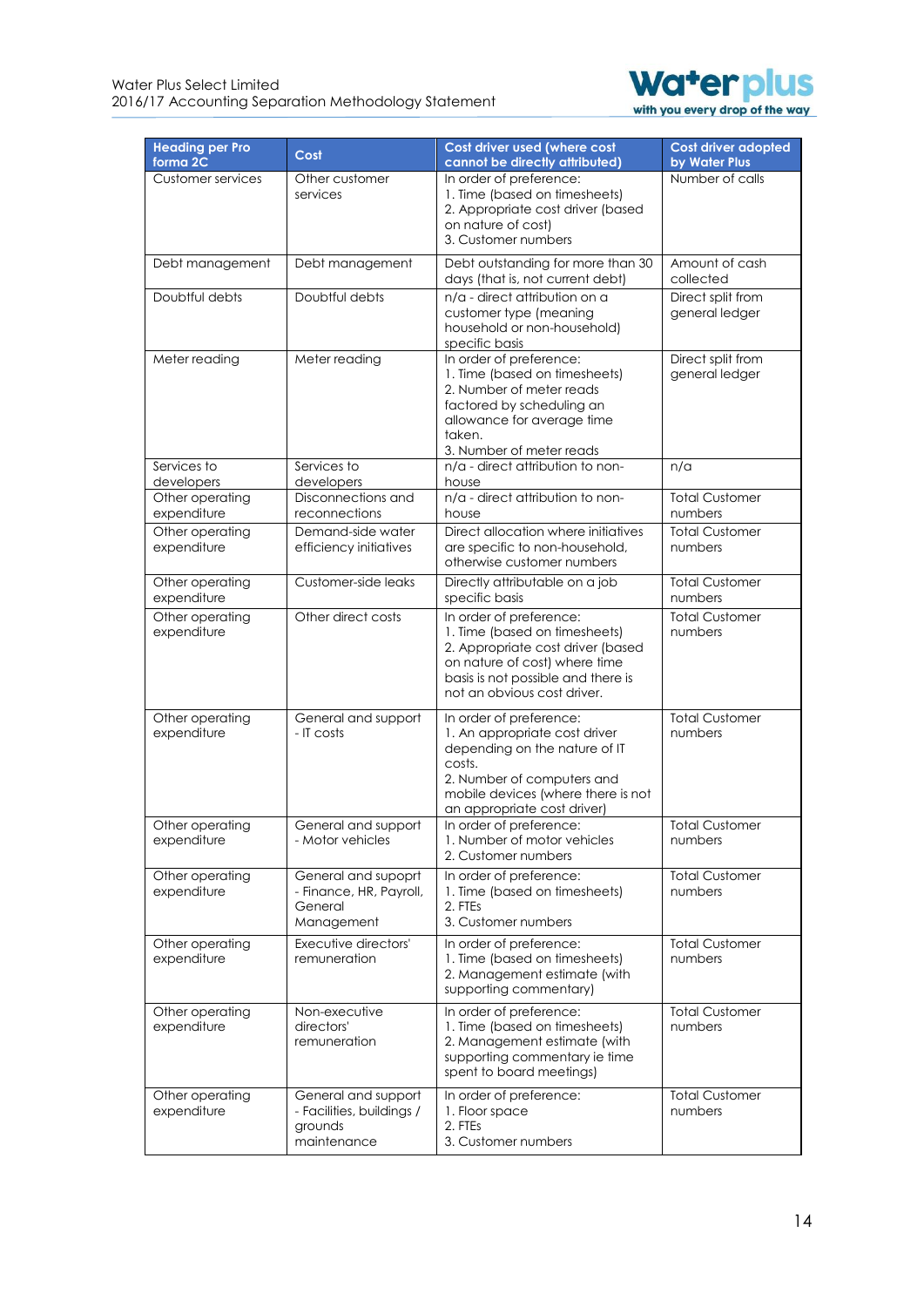

| <b>Heading per Pro</b><br>forma <sub>2C</sub> | Cost                                             | Cost driver used (where cost<br>cannot be directly attributed)                                                                                          | Cost driver adopted<br>by Water Plus |
|-----------------------------------------------|--------------------------------------------------|---------------------------------------------------------------------------------------------------------------------------------------------------------|--------------------------------------|
| Other operating<br>expenditure                | General and support-<br>insurance                | FTEs for employers/employees<br>liability of more appropriate cost<br>driver for other types of insurance                                               | <b>Total Customer</b><br>numbers     |
| Other operating<br>expenditure                | Other general and<br>support costs               | In order of preference:<br>1. Appropriate cost driver (based<br>on nature of cost) where there is<br>not an obvious cost driver.<br>2. Customer numbers | <b>Total Customer</b><br>numbers     |
| Other operating<br>expenditure                | Other business<br>activies (regulation<br>costs) | In order of preference:<br>1. Appropriate cost driver (based<br>on nature of cost) where there is<br>not an obvious cost driver.<br>2. Customer numbers | <b>Total Customer</b><br>numbers     |
| Other operating<br>expenditure                | Local authority rates                            | In order of preference:<br>1. Floor space<br>2. FTEs<br>3. Customer numbers                                                                             | <b>Total Customer</b><br>numbers     |
| Third prty services                           | <b>Third Party services</b>                      | Direct attribution where possible.<br>Otherwise appropriate cost driver<br>based on nature of cost.                                                     | <b>Total Customer</b><br>numbers     |
| Depreciation                                  | Depreciation                                     | Per section 2.3 of RAG 2                                                                                                                                | <b>Total Customer</b><br>numbers     |

Key decisions made in deciding upon cost driver to use and allocation of costs were:

### Payment handling, remittance and cash handling

WPSL is a new business, we are developing our suite of MI, which currently does not report number of payments received. Instead we have used the value of the payments received on the basis that given the size of the two customer books, variety of billing frequencies and payment types, the value of cash received is a reasonable proxy for number of payments received.

Charitable trust donations and vulnerable customer schemes WPSL does not currently engage in this activity.

Network and non-network customer enquiries and complaints It is assumed that there is an aggregation here between retail and non-retail. WPSL received calls for network matters, which were passed on to the relevant

wholesaler. In return, wholesalers took calls relating to retailers and passed these on to Water Plus. Other than General Standards of Service, for which there is a formal recharging mechanism, there is no formal mechanism for recharging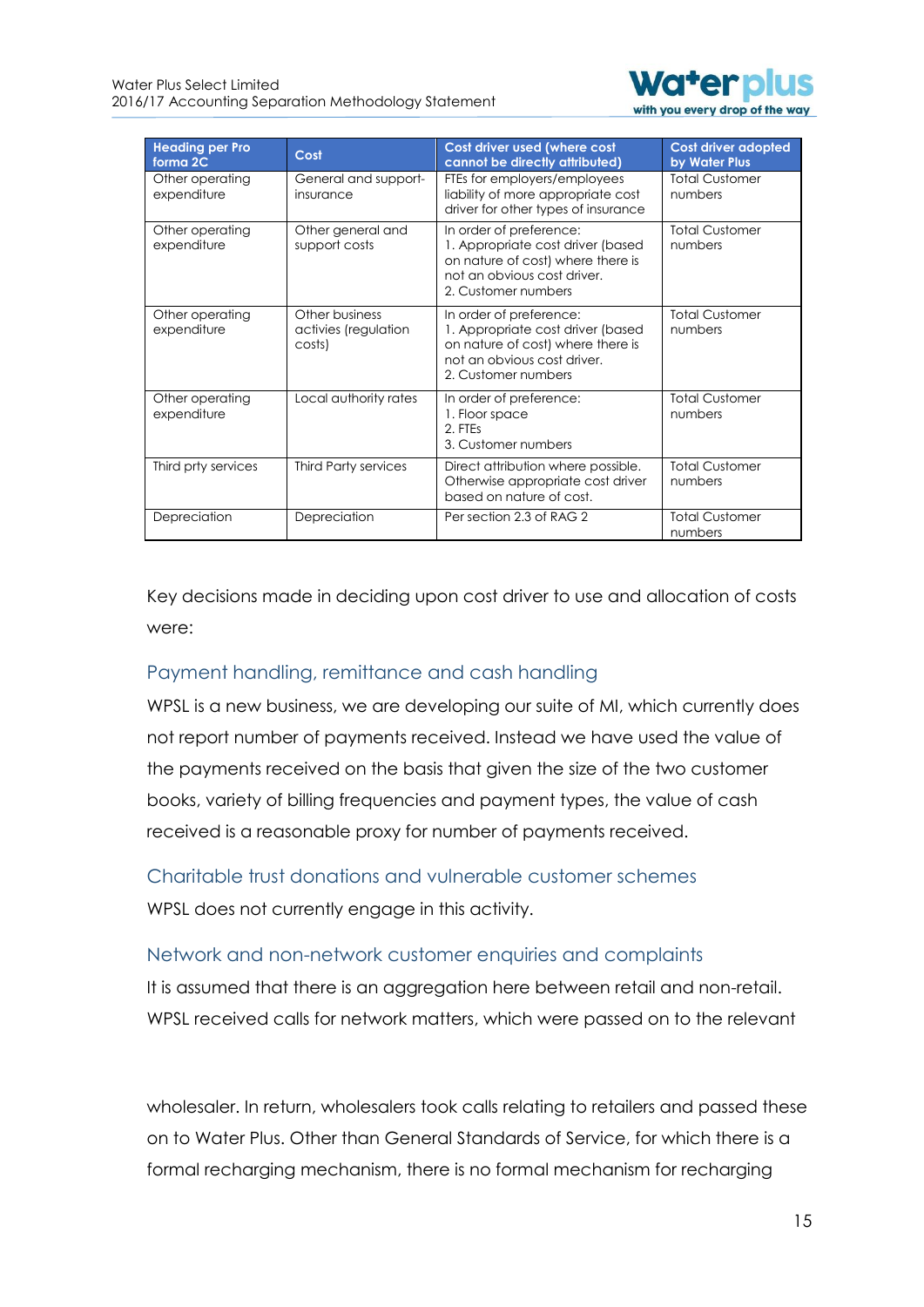

these costs to a wholesaler. As WPSL operates only in the Retail NHH segment any admin costs relating to handling network enquiries have been left in the NHH segment.

#### Debt management

We have used cash collected as a metric for debt management as this is representative of the amount of time spent by staff on the activity.

# Doubtful debts and meter reading

All of these costs are already directly split by entity and all relate solely to Retail NHH so there is no need for further apportionment; bad debt because it is an internal calculation specific to each entity, meter reading because it is a service provided by a third party and a different contractor is employed for each region covered by an appointee licence.

#### Services to developers

The admin cost of services to developers is classified as a non-household retail cost by Ofwat, but this service has remained with the wholesaler so there are no costs to show in Water Plus. No recharges have been raised between the wholesaler and Water Plus for this service as costs are recovered by the wholesaler. For services to developers performed under this appointee licence see the APR of STW.

### Disconnections and reconnections

RAG 2 states that all this cost is directly attributable to NHH. In the case of Water Plus, we need to further allocate the cost between work carried out on the United Utilities or Severn Trent licence. A large proportion of the cost can be directly allocated as the service was carried out by our parent company under a TSA for most of the year. However, the element not directly attributable, such as the element relating to overheads has been split between appointee licences based on customer numbers.

#### Customer-side leaks

Water Plus has not engaged in this activity. This service has been carried out by the wholesaler, ST or UU, and is recorded as a NHH retail activity in their APR.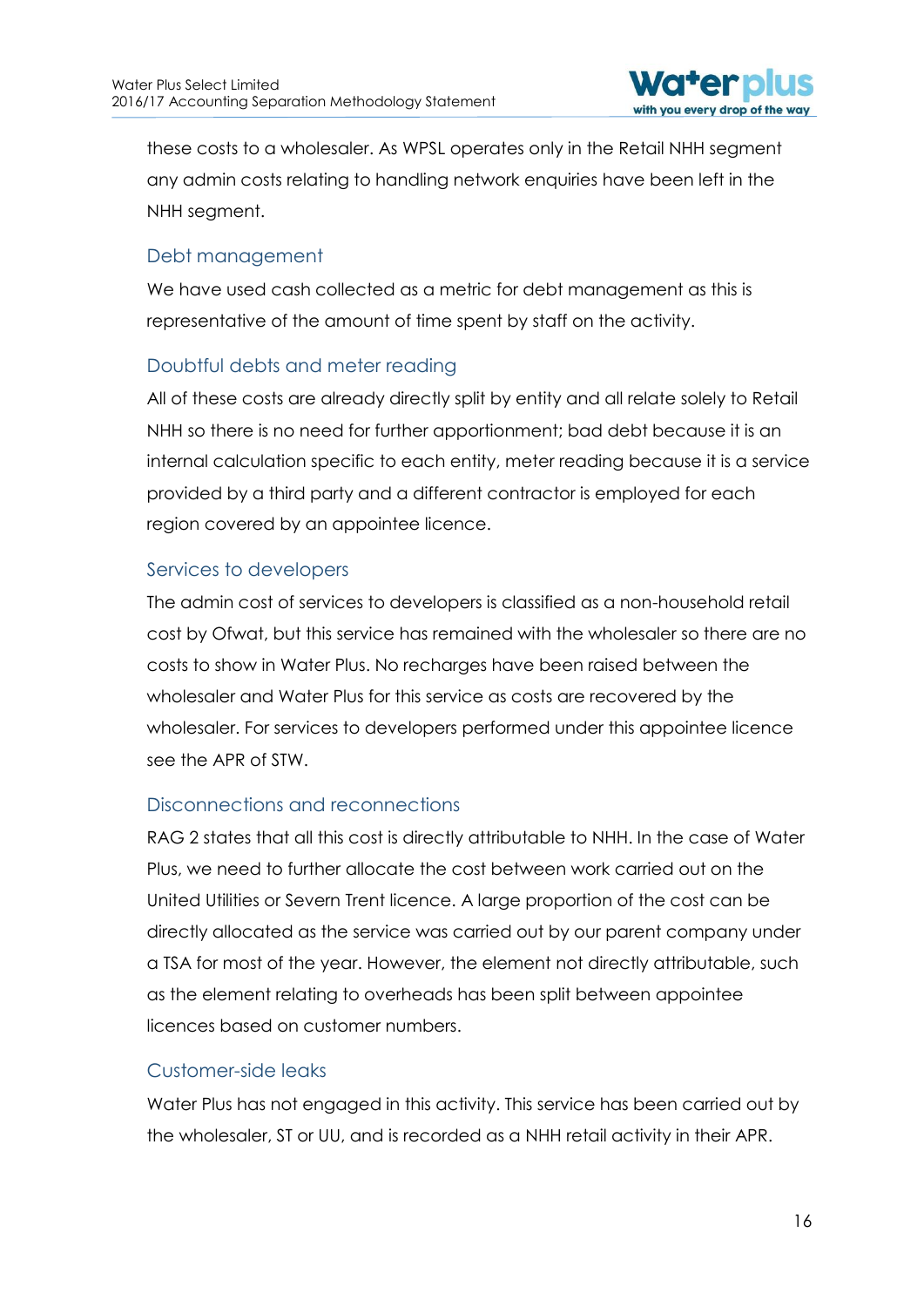

## Other operating expenditure

We used customer numbers as the cost driver for all Other operating expenditure categories. We did this because WPSL is a customer-driven business and it is the service of these customers that drives our costs more than any other factor. The number of customers dictates the software we need as a business, the number of staff needed to services them, and by virtue of this, the level of property and overhead costs we must incur. Other suggested drivers, such as floor space or timesheets provide a less direct view of how the cost should be apportioned.

# <span id="page-17-0"></span>11.4 2D – Historical cost analysis of fixed assets – wholesale and retail

This tables has not been prepared by WPSL as it holds no fixed assets.

<span id="page-17-1"></span>11.5 2E – Analysis of capital contributions and land sales – wholesale

This table has not been prepared as Water Plus engages in no wholesale activity, does not receive grants and owns no land.

# <span id="page-17-2"></span>11.6 2F – Household Revenues by customer type

This table has not been prepared as Water Plus engages in no household activity.

# <span id="page-17-3"></span>11.7 2G/2H – Non-household revenues by customer type

# (Water/Wastewater)

### 2G/H Total non-default tariffs

There are no customers served by Water Plus Select on non-default tariffs.

### 2G/H Default tariffs

The methodology we applied to calculate the default tariff information for tables 2G and 2H mirrored that of **STW** where possible, with several departures where the move to the new billing system, MECOMS, meant it was necessary. Where part of the methodology relates solely to the MECOMS element of income we have made it clear in the subheading. The steps taken for each major category of income are outlined below.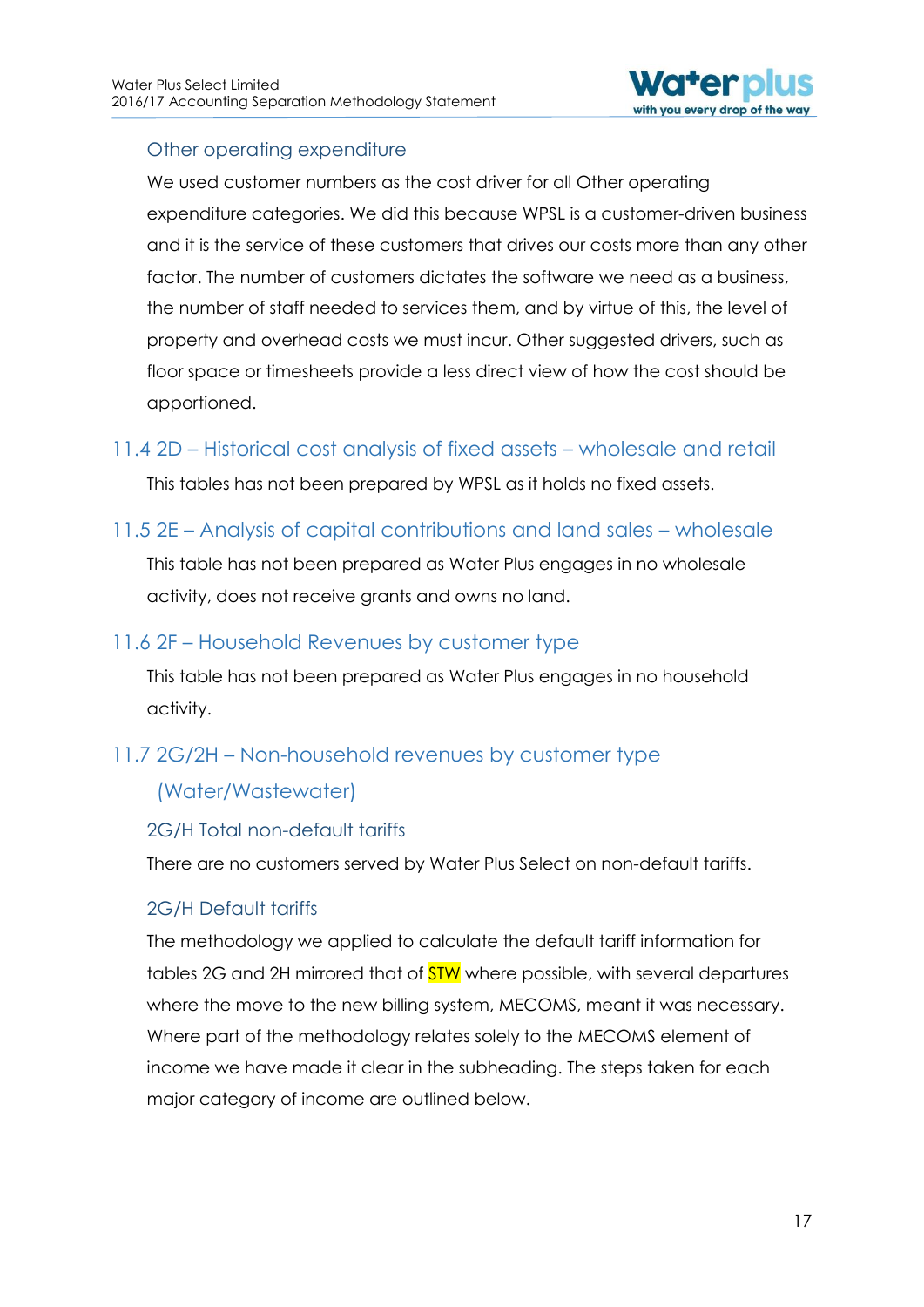

## Billed Income (MECOMS)

We combined the detailed income reports generated from the billing system and compared them to the tariff data used to calculate the wholesale charges throughout the year to allow us to calculate revenue by tariff for each item of revenue. This method was used again for other income types and is referred to as the **"Tariff/Item Methodology"** throughout the rest of this document.

### Billed Income (Target) – Measured and Unmeasured

In this area, we applied the same methodology as STW, which compares the actual income recognised throughout the period to the Charges Submission 2016/17 (formerly known as the Principle Statement) and apply the percentages given in this table to the income summary by item.

This method was used for any billing or adjustments which came from Target and will be referred to as the **"Target Reg Method"** for the remainder of the document.

### Unbilled Income

Regulatory and Statutory accounts were calculated using the accruals method meaning they incorporate an element of unbilled income which must also be allocated to tariff. We used the Tariff/Item Methodology, discussed above to make these allocations. The method was applied to the unbilled sales report, which details unbilled sales by tariff, with a tariff ID identifier, and was used to calculated the unbilled accrual in the statutory accounts.

Upon completion of the first allocation a check should be made for any lines with no description that cannot be directly allocated. In these cases, we made an appropriate allocation, following the same rules as for those within the Billed Income split.

### Measured in Advance (Target)

Within STW and Target there are groups of customers where their measured water income is billed for the full year in advance from April, meaning the income was billed by STW but 10 months' worth (from 1 Jun 2016 to 31 March 2017) was recognised by WPSL.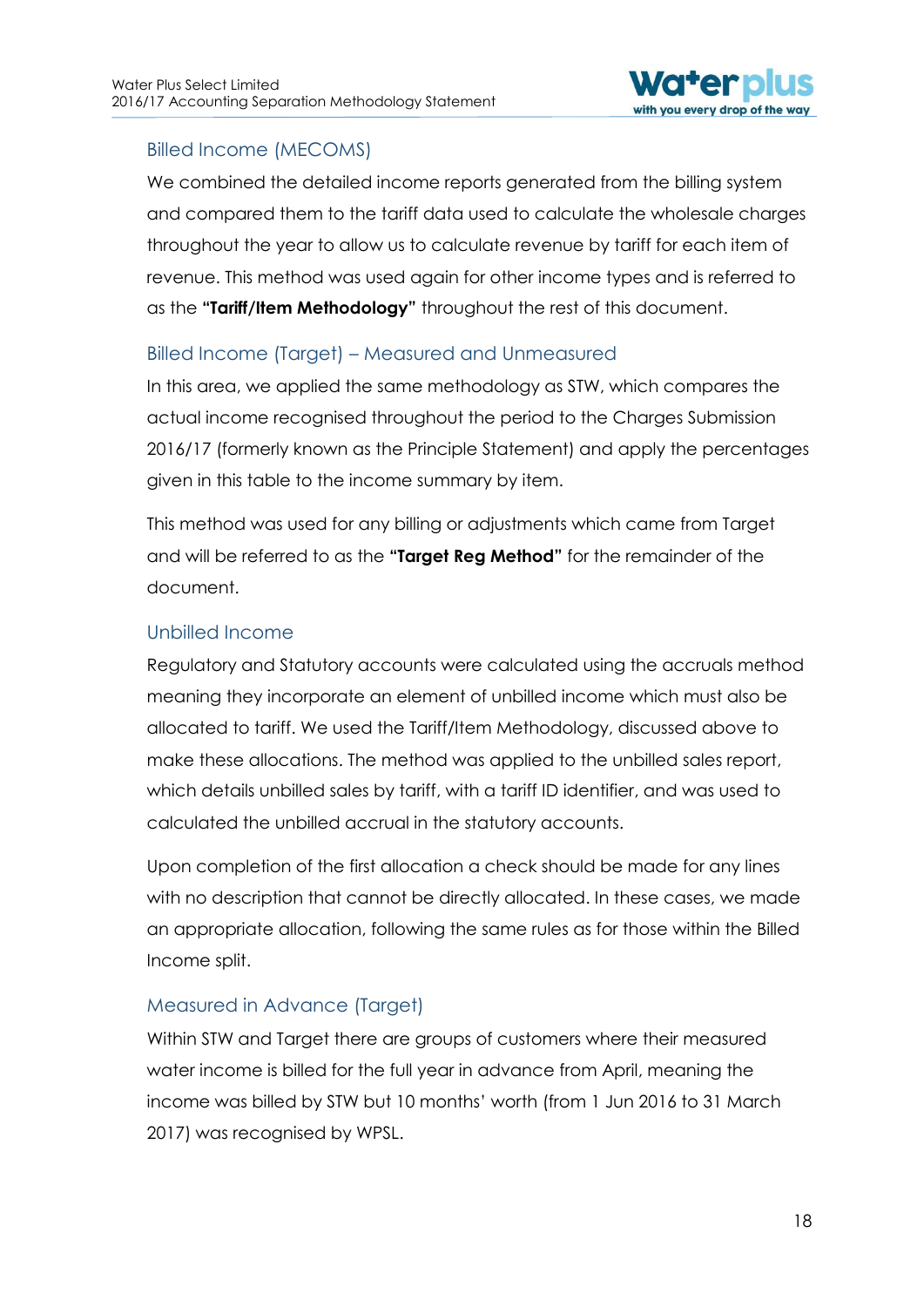

Information was supplied by Severn Trent Water relating to measured income billed in advance. This detailed the value and composition of the10 months relating to WPSL, all of which related to measured sewerage. The Target Reg Method was applied with the percentages relating to Measured Waste + Measured SWD applied to this value.

# Other Water Company

STW has customers that are billed by other water companies where water supplier sits in one region and waste water in another. The company delivering the water service will issue the bill and therefore will inform the corresponding company of the waste service charge to record within their revenue.

These services will only ever be waste services and will have no additional breakdown from the other water companies as to which tariffs or buckets the data should fall into, therefore should be apportioned appropriately.

To do this apportionment the Target Reg Method was applied splitting the costs between unmeasured sewerage, measured sewerage and SWD.

### Trade Effluent Top Up

Due to the nature of billing TE customers we need to make a true up at the end of the financial year to increase the value of recognised TE income up to the relevant level based on an best estimate for total TE services provided in the year. We applied to Target Reg method to apportion this top up

### Customer Numbers

Due to the cutover of customers from one billing system to another, and the development required to accurately calculate connections/properties in the same manner as that done for the 16/17 financial year principle statement, the information taken for property numbers is that from the Target Billing System as at the end of September. This is viewed as an appropriate average for the year.

Each of the different tariff band customer numbers is then linked through to the "Number of Connections (000s)" column in each of the appropriate revenue regulatory tables.